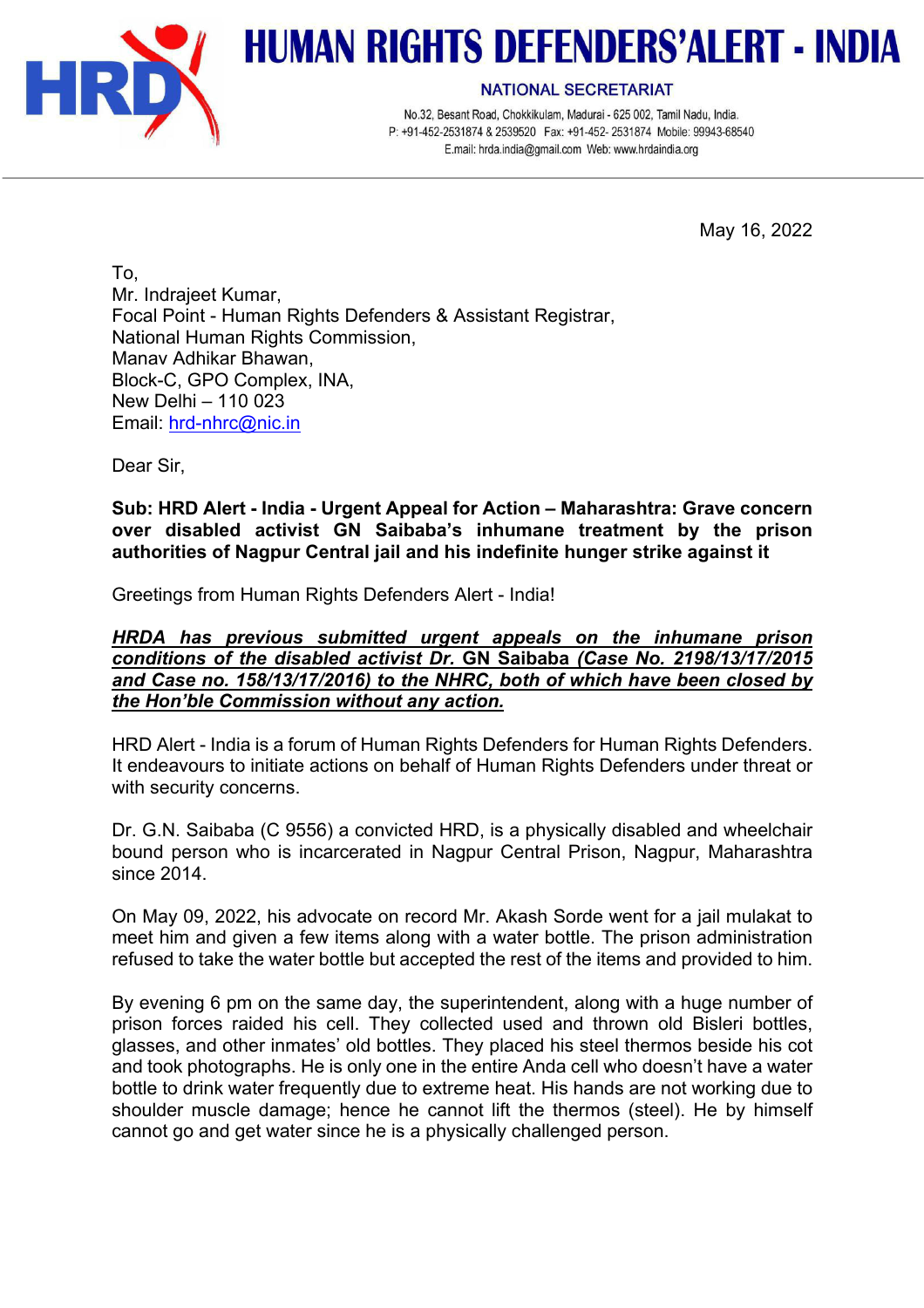On May 10, 2022, the jail authorities fixed a wide-angle CCTV camera in front of his and a cell that can capture video of the entire cell including of the toilet seat, bathing place, and everything. This means that the HRD cannot even bathe, or go to urinal or toilet without being watched on CCTV camera by prison authorities which is degrading and humiliating.

Under these conditions, he has decided to go on a hunger strike indefinitely till death or the camera is removed, and the responsible prison administrators apologize for knowingly and brutally violating natural body rights and the rights provided by the constitution. Dr. G.N. Saibaba is planning to start his hunger strike within two days in the Nagpur central Jail.

We contend that this CCTV surveillance of a prisoner is a deprivation of his dignity as a human and depriving him of his Constitutional right to privacy and are shocked that such conditions are being created by the prison authorities violating the NHRC advisory for rights of prisoners. It also poses a risk to the life of the HRD since in the heatwave he cannot survive long undertaking a hunger strike.

We would also like to recall for NHRC's reference here provisions of the **United Nations Standard Minimum Rules for the Treatment of Prisoners (the Nelson Mandela Rules),** in particular Rule 1 which states that – All prisoners shall be treated with the respect due to their inherent dignity and value as human beings. No prisoner shall be subjected to, and all prisoners shall be protected from, torture and other cruel, inhuman or degrading treatment or punishment, for which no circumstances whatsoever may be invoked as a justification.

Rule 2: "In order for the principle of non-discrimination to be put into practice, prison administrations shall take account of the individual needs of prisoners, in particular the most vulnerable categories in prison settings."

Rule 5: "Prison administrations shall make all reasonable accommodation and adjustments to ensure that prisoners with physical, mental or other disabilities have full and effective access to prison life on an equitable basis."

Rule 22: "2. Drinking water shall be available to every prisoner whenever he or she needs it."

## **Appeal:**

We urge the Hon'ble Commission to immediately intervene in this matter relating to humiliation and indignity of a well-respected HRD and its direct effects on exercising Article 21 of the Indian Constitution – Right to Life and Personal Liberty. It is the responsibility of the state to provide dignity, best of health services and a healthy environment to all the prisoners. We therefore urge you to immediately take necessary steps and:

• Direct the Director General of Prisons, Maharashtra to take URGENT and appropriate measures to remove the CCTV camera at Professor Saibaba's cell, provide him with an adequate water bottle and to save his life due to a hunger strike.